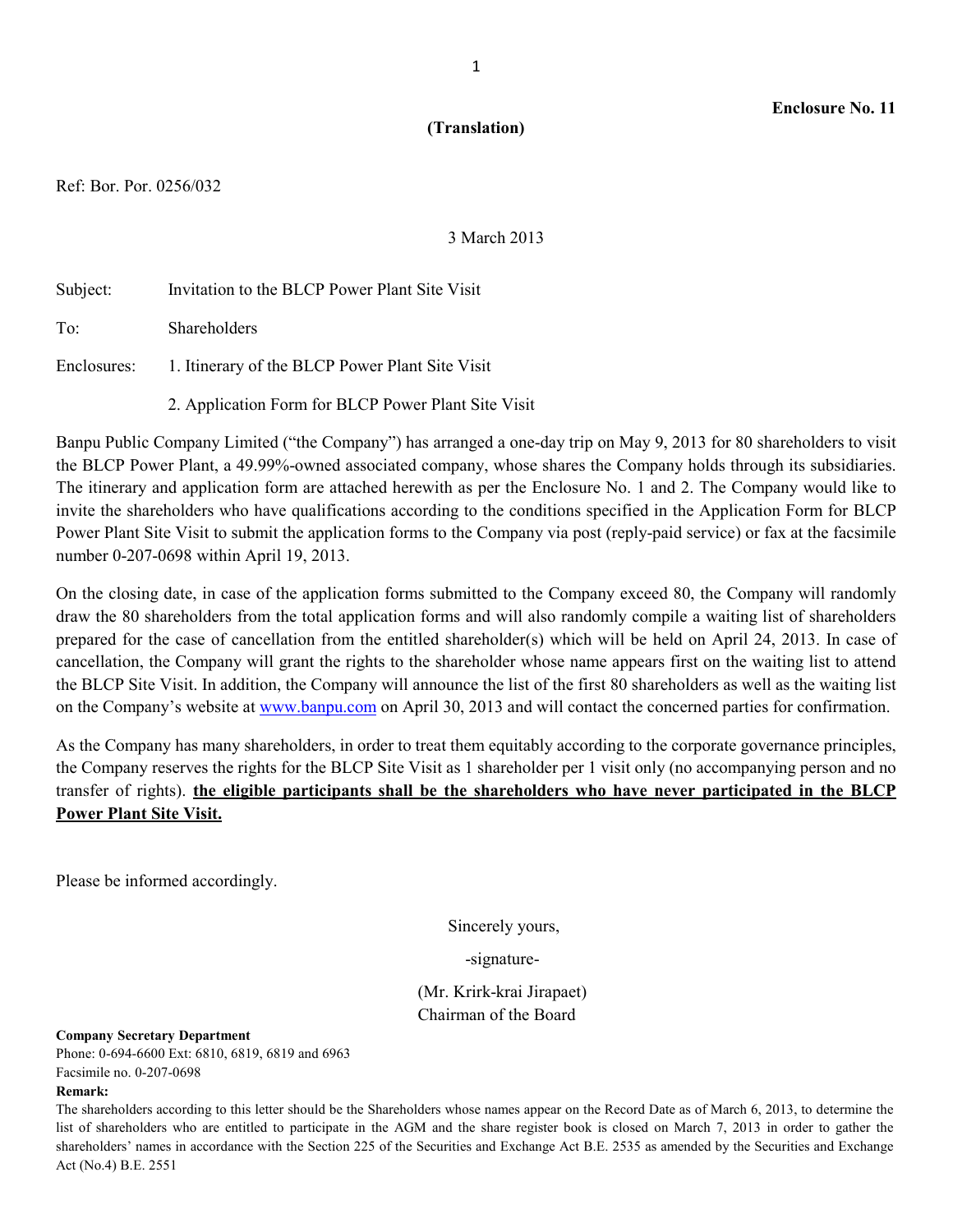## **Enclosure No. 11 (1)**

# **Itinerary of the BLCP Power Plant Site Visit**

# **Thursday 9 May 2013**

| 07.00 hrs.             | ÷                         | Meet at Thanapoom Tower (New Petchburi Road)                                                                                                                                                                                                          |
|------------------------|---------------------------|-------------------------------------------------------------------------------------------------------------------------------------------------------------------------------------------------------------------------------------------------------|
| $07.00 - 08.00$ hrs. : |                           | Registration                                                                                                                                                                                                                                          |
| $08.00 - 10.30$ hrs. : |                           | Depart from Bangkok to Map Ta Phut Industrial Estate, Rayong by 2<br>buses with 40 seats each (breakfast and soft drink available on the buses)                                                                                                       |
| $10.30 - 12.00$ hrs. : |                           | Arrive at BLCP Power Plant<br>- Welcome & Refreshments<br>- Welcome speech by Management of BLCP and VDO presentation introduced BLCP<br>Power Plant<br>- Power Plant site tour (stay on bus) with a brief summary by the staff of BLCP Power<br>Ltd. |
| 12.30 hrs.             | $\mathbb{R}^{\mathbb{Z}}$ | Lunch at Suphattraland, Rayong                                                                                                                                                                                                                        |
| $13.30 - 15.30$ hrs. : |                           | Visit the "Suphattraland" Orchards                                                                                                                                                                                                                    |
| 15.30 hrs.             |                           | Back to Bangkok (Soft drink available on the bus)                                                                                                                                                                                                     |
| 18.00 hrs.             |                           | Arrive Bangkok                                                                                                                                                                                                                                        |